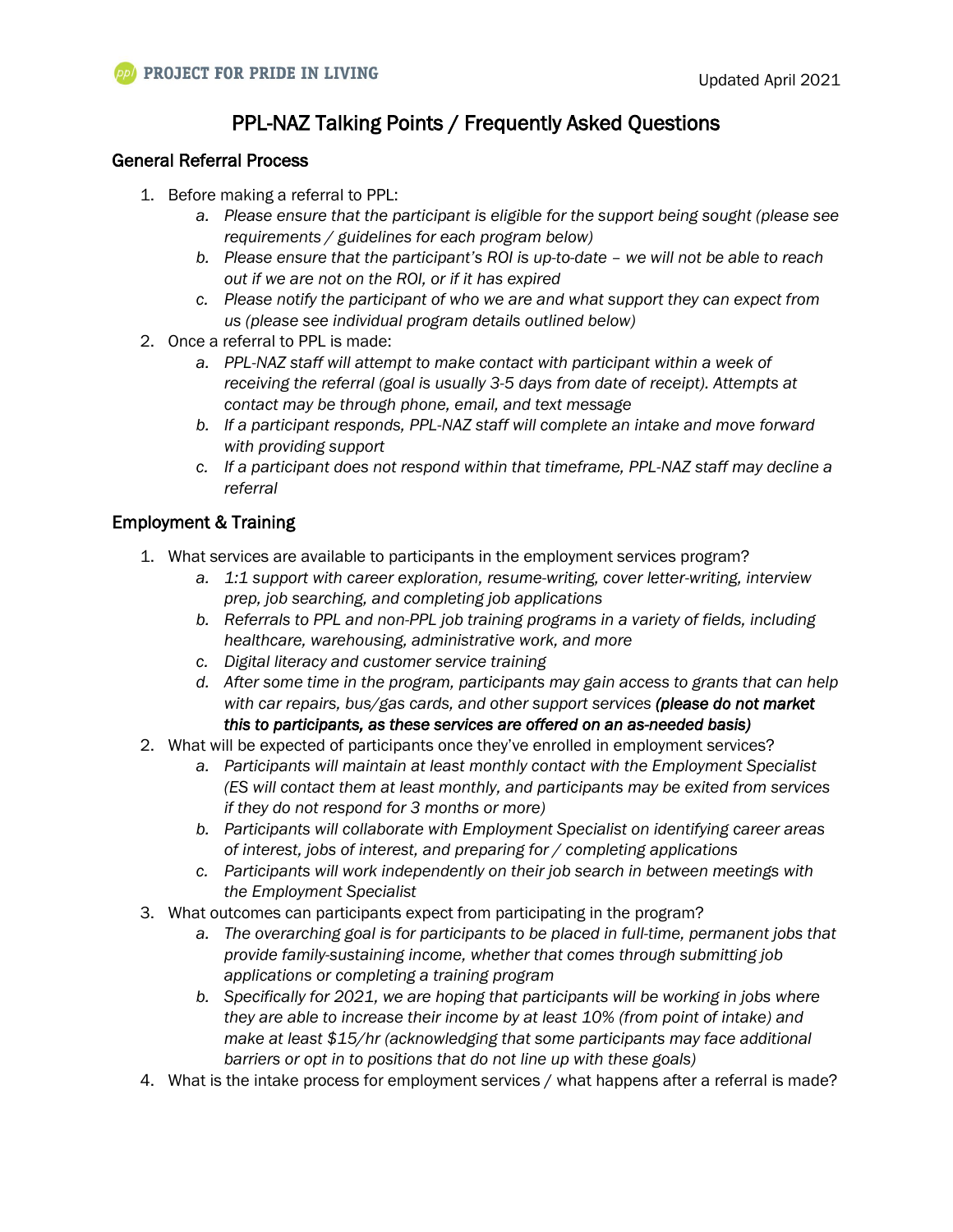- *a. Employment Specialist will receive the referral and make contact with the participant within a week (usually sooner). ES will have an initial call with ptp to explore goals and desired outcomes*
- *b. Employment Specialist will schedule an intake meeting with participant (usually 1.5 hrs). This meeting will include a more in-depth exploration of ptp's goals and desired outcomes, time to complete needed paperwork, and time to kick start tasks such as writing ptp's resume, searching for job trainings, exploring career fields, etc.*
- *c. Employment Specialist will email the completed paperwork to participant for email approval (in place of a signature). Once email approval is provided to ES, ES will accept the referral made through NAZ Connect*
- 5. What fields can participants be trained in?
	- *a. The options are almost limitless! Within PPL alone, we offer a variety of healthcare trainings (CNA, Healthcare Clerical, Pharmacy Tech, etc.), administrative trainings (Human Services, Office Specialist, etc.), and others (Financial Services, Paraprofessional, etc.). We also help administer the WIOA program, which can offer support to participants interested in a wide variety of fields, ranging from fitness to healthcare to IT and beyond*

# Microgrant

- 1. Can I refer a participant directly for the Microgrant?
	- *a. Potentially. If a participant is starting a small business and seems to have some concrete plans in place for the future of their business, then yes. If a participant is seeking funding for other reasons, please reach out to the Employment Specialist to discuss the specific situation*
		- *i. In the past we have automatically accepted referrals outside of small business support, but we are trying to be more mindful of the limited number of referrals we can make to the Microgrant program each year*
	- *b. The Employment Specialist may offer up the Microgrant to a participant who is already engaged in employment services if the participant seems to be a good fit for the program. In this case, a referral would not be necessary*
- 2. How many participants can I refer for the Microgrant?
	- *a. PPL gets a certain amount of referrals allotted to it every year, and some of these are designated particularly for NAZ participants. We have not set a particular amount, but we can estimate that around 5-10 referrals a year will be allotted to NAZ families. Please try to keep this in mind when considering sending a referral, as we do have limited funds and opportunities available*
- 3. What costs can the Microgrant cover?
	- *a. Broadly, the Microgrant can cover costs that are related to education and employment. This is flexible, though, and may include transportation costs (car repairs, down payment assistance), work supply costs (clothing, tools, licenses, etc.), tuition payments (for a current education program), and small business startup needs (supplies, licenses, insurance, etc.)*
	- *b. The Microgrant cannot cover past-due loans or payments, even if they are educationrelated. The Microgrant also cannot help with housing-related costs (rent, utilities), household expenses (clothing, food, etc.), or personal expenses (vacation, entertainment)*
- 4. How should I present the Microgrant to participants?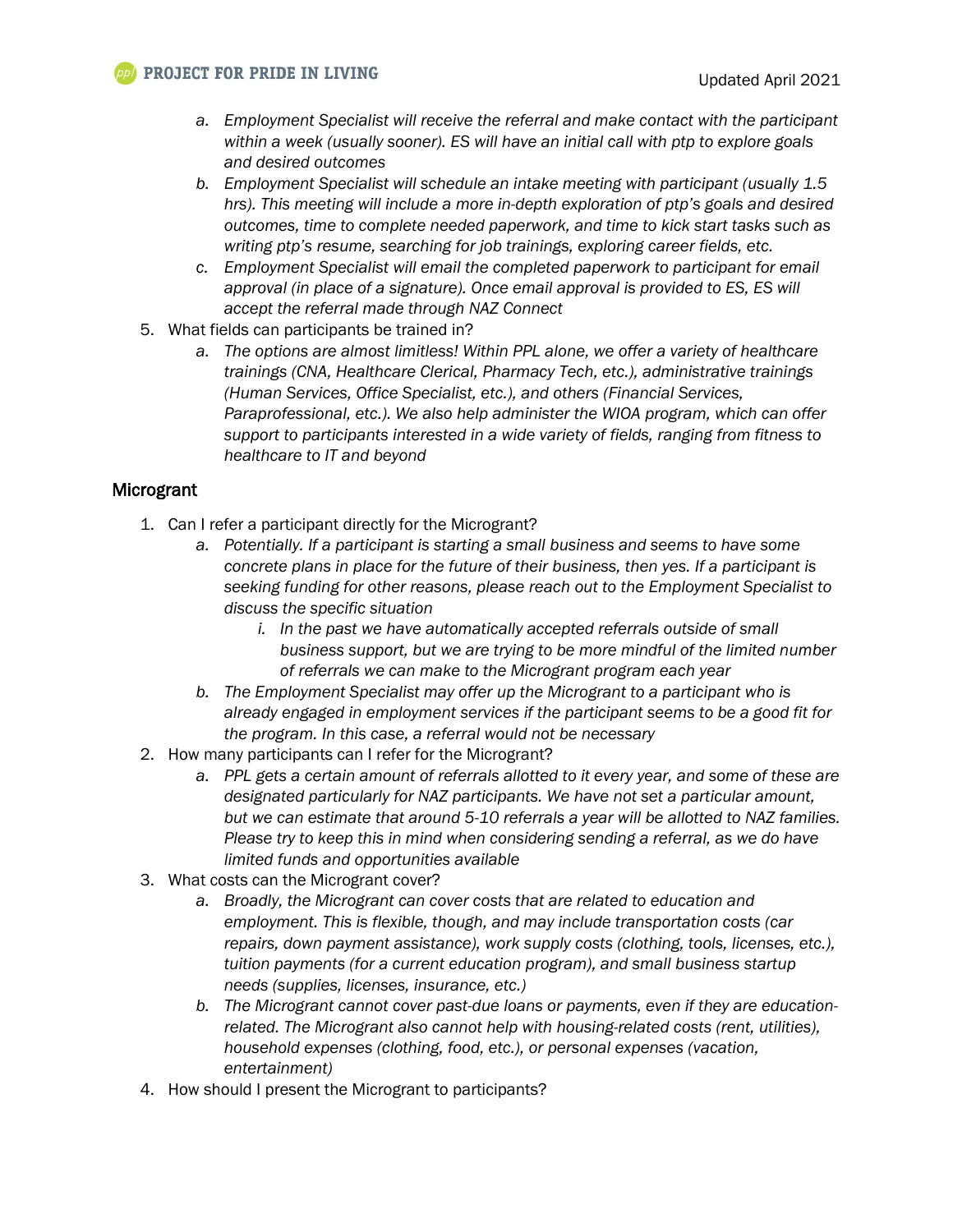## **PPI** PROJECT FOR PRIDE IN LIVING

- *a. If you do believe that someone is a strong fit for the program and that the funds would help them take their career / business to the next level, please feel free to share that:*
	- *i. The Microgrant can pay up to \$1,000 (sometimes more, but generally up to this amount) for approved expenses*
	- *ii. Participants will have to work with the Employment Specialist at PPL to complete an intake, and some documentation will be needed for the application. Typically, this is nothing too detailed and varies depending on the referral. It will usually be some sort of substantiation of the funds being requested (invoice for education costs, business plan and item costs, etc.)*
	- *iii. Once an application is submitted, it can take several weeks (usually 2-4) for funds to be approved and sent to PPL (this may take longer in some circumstances). Please do not send a referral if a participant is in need of funds immediately, as this process does take some time*
	- *iv. Microgrant funds are not guaranteed. Though they are usually approved, the Microgrant program may deny an individual's application. This is not within the control of PPL staff*

#### **Housing**

- 1. What assistance is available for participants?
	- *a. Rental and utility assistance for past due rent / utilities. Please do not send a referral if a participant is seeking support with rent for future months.*
	- *b. Housing search support (via the monthly housing search / tenant empowerment workshop)*
	- *c. Safety planning (if a participant is in an unsafe housing situation)*
	- *d. Information on Unlawful Detainer expungement*
	- *e. Homeownership counseling / coaching*
	- *f. Connection to public housing programs via MPHA (not immediately guaranteed placement in public housing or Section 8 programs, but a more direct application process)*
	- *g. Information about other community-based and government-run housing assistance programs*
- 2. What assistance is not available?
	- *a. Guaranteed placement in a PPL unit (units may be available, but this is not guaranteed)*
	- *b. Housing search on behalf of participant*
	- *c. Subsidized housing (we are currently running a short-term subsidy program, but it is full at the moment and will not be returning after February 2022)*
	- *d. Legal/mediation support (for eviction expungement, landlord/tenant conflict, etc.)*
- 3. Are there any prerequisites for someone to be referred for housing assistance?
	- *a. If a participant is seeking rental assistance:*
		- *i. We ask that they prove denial or ineligibility from Emergency Assistance before we provide support*
		- *ii. They should not have received assistance from PPL in the recent past (3 months during COVID-19, 6 months outside of COVID-19)*
		- *iii. They may not be eligible if they have received their COVID-19 stimulus payments and/or filed a tax return*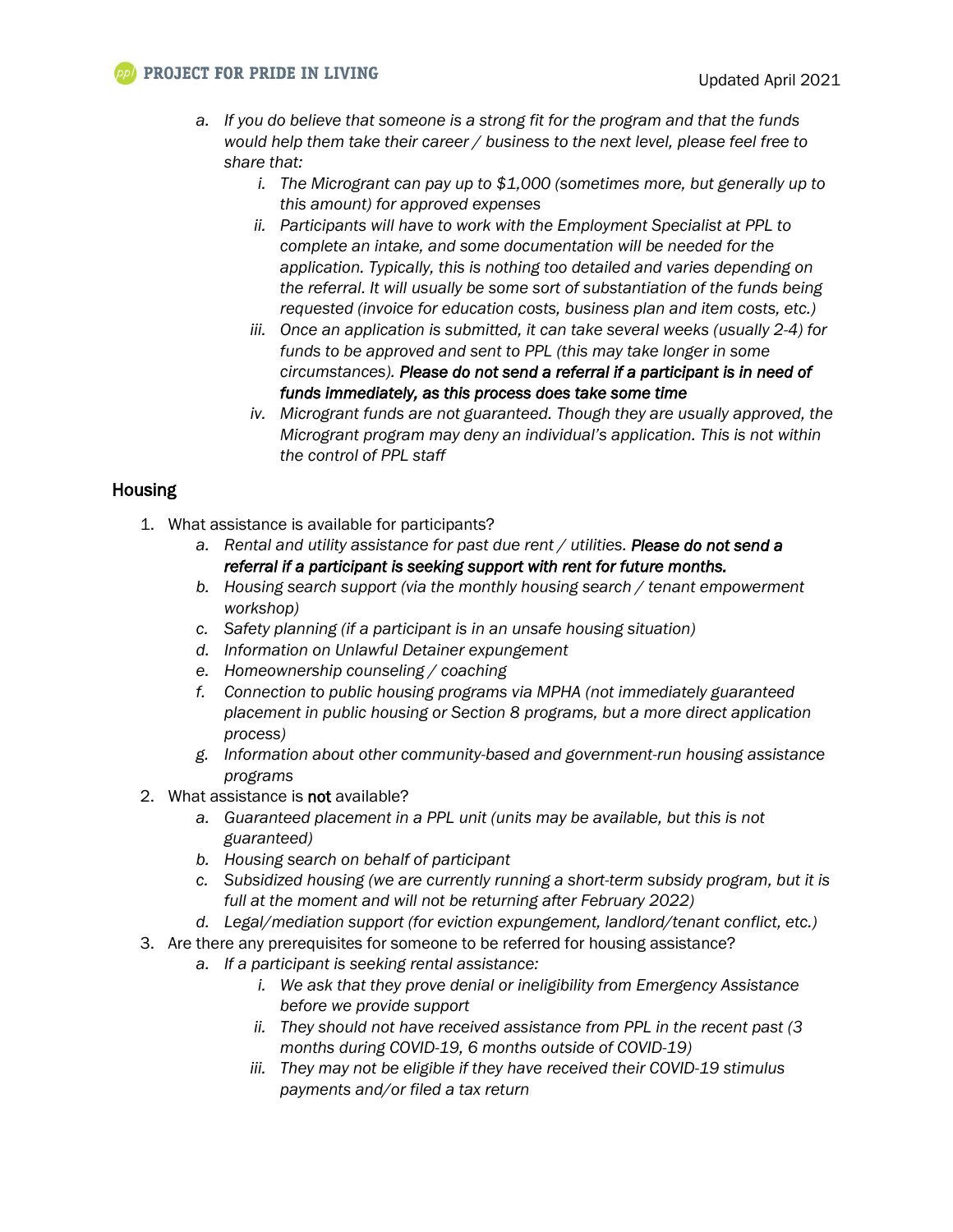#### **PPI** PROJECT FOR PRIDE IN LIVING

- *b. Referrals that are not for financial assistance generally do not have prerequisites. One exception might be homeownership assistance, which would require a participant to have adequate income to start the home-buying process*
- 4. What happens once a participant is referred for housing assistance?
	- *a. The Housing Specialists will attempt to make contact with participant within 3-5 days of receiving the referral (if a ptp does not respond after 3 attempts at contact, the referral will be denied)*
	- *b. If the Housing Specialists are able to make contact, they will complete an intake with participant, which includes completing a brief application, discussing ptp's situation in more depth, determining what assistance can be provided, and coordinating next steps. Once the intake is completed, the referral will be accepted in NAZ Connect*
	- *c. Appropriate assistance will be provided to participant*
- 5. What documentation may be needed when someone seeks assistance?
	- *a. If a participant is seeking rental assistance, we will need proof of ineligibility for Emergency Assistance, a W-9 from the landlord, and a copy of the participant's rental ledger from the landlord*
	- *b. If a participant is seeking utility assistance, they will have to provide a current utility bill. The utility must be in the participant's name*
- 6. Will participants be notified once assistance has been provided?
	- *a. Participants will usually not be notified once assistance has been provided, unless a landlord follows up with the participant. Once the intake is completed and needed documentation is secured by the Housing Specialists, the assistance will be provided*
- 7. How often can a participant be referred for assistance?
	- *a. During the Coronavirus pandemic, participants can be referred for assistance every 3 months*
	- *b. If participants are referred for housing assistance multiple times within a year, we may connect them to financial services*
	- *c. If a participant is returning to us for assistance, please ensure that they reach out to their coach to be referred over, rather than reaching out directly to the Housing Specialists*

#### Household Finances

- 1. What financial services are available for participants?
	- *a. PPL can provide some support with household budgeting, improving credit, and homeownership support*
- 2. Who will participants be working with for financial services support?
	- *a. Some of the household finance coaching (budgeting, credit, etc.) will be done by the Housing Specialists. Participants who have a specific interest in homeownership may also be referred to the Financial Services team at PPL, which runs a larger set of programs related to homeownership*
- 3. How do I know if someone is a good fit for a financial coaching referral? For a homeownership referral?
	- *a. If participants are referred for housing assistance, they may automatically be connected with financial services*
	- *b. As for homeownership, please ensure that the participant has verifiable income for at least the last 2 years. Though this may include income from Unemployment*